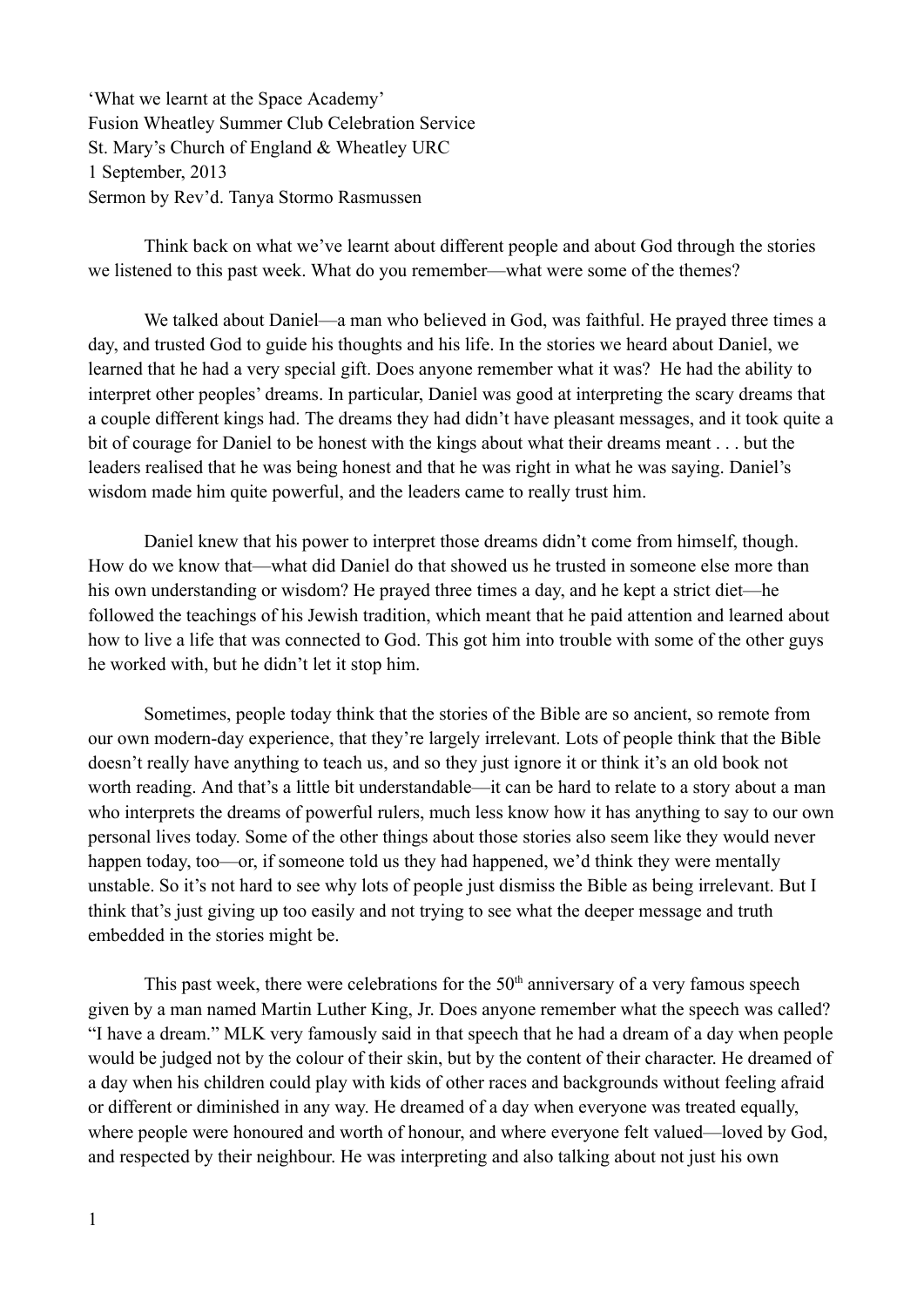dreams, but the dreams of many people who were being oppressed and treated badly, as well as the dreams of people who knew things just weren't right.

MLK saw that there were so many people who were living bad dreams, and he dreamed aloud of better days. He saw and articulated the dream of God, and it's a *good* dream, a powerful dream. It was and is a divine dream to bring hope and healing and wholeness to the world. It's the dream that God has always had for this world, since the very beginning—but human beings just haven't figured out yet how to get over our fear and jealousy and greed and selfishness enough to let God's love just pour out of us and into the whole world. We haven't learned yet how to trust in the LORD with all our heart. We still rely too much on what we think we know!

Think about *your own* dreams. What are your dreams today? So much of the world around us tells us that we should dream about having a bigger or nicer house, more things—more toys or money or friends or fame, a sexier body, a more glamorous job, more power or influence in the world. But you know what people who get these things ultimately discover? None of them—not even all of them combined—can make us truly and deeply happy for the rest of our lives. And that dream—the dream of deep contentment and happiness and fulfilment—that is the dream that every single person has at the core of their being; it's the dream that all the other dreams are trying to drive toward.

The only thing that can make us happy in a lasting sort of way is living God's way—the way of love: the way that practices kindness, goodness, generosity, honesty, and mercy. It's quite opposite to what the world teaches, but I haven't met a single person (and I bet you haven't either) who lives with these core values, who doesn't feel very rich and deeply happy.

Our memory verse for the week was: "Trust in the Lord with all your heart. Never rely on what you think you know. Remember God in everything you do. And God will show you the way to go." (Prov. 3:5-6) These two verses pack a big punch, and they offer a big challenge to us: "Trust in the Lord God with all your heart. Never rely on what you think you know." What would it look like for you to "Remember God in everything you do." Think about that for a moment. . . remember God, remember love and the creator of the entire universe, in everything you do. . . The verse concludes, "And he/God will show you the way to go." If we think about God, if we remember and try to share the amazing power and grace of God's love in everything we do, then we will know the right way to go!

If we do those things, we will also be helping God's good dream for the entire world to become a reality. The bad dreams that some people and corrupt rulers want to impose on the world may be what get the headlines. But the real power of God is revealed when we overcome meanness and evil with love and **goodness, kindness, generosity, honesty, and mercy.** And that's the power that prevails in the long run; love always wins.

In our daily drama, the baddie 'Odor' discovered just how lonely life might be for someone who doesn't trust in God, or live in God's way. He discovered that making life miserable for others isn't that enjoyable in a lasting sort of way, and he saw that people who cared for each other and practised forgiveness and gratitude and kindness actually seemed to be finding the happiness he was longing for. In the final scene, he asked if he could join the crew of the Spaceship Wheatley—he